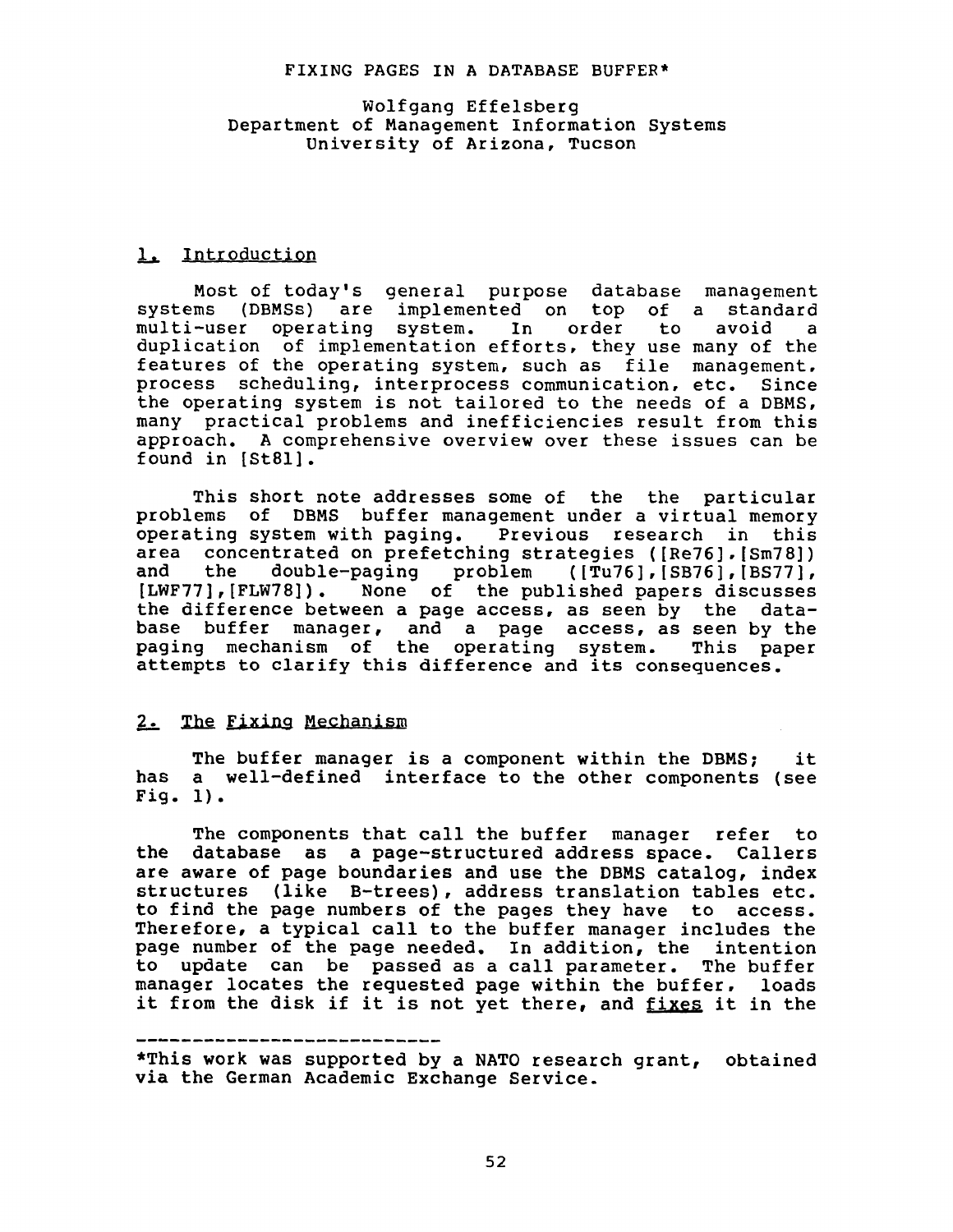MULTI-USER DBMS



Fig. I: Buffer management context

buffer in order to prevent replacement of the page during its use. It then passes the address of the page frame containing the requested page to the calling routine. Since the page has been fixed in the buffer. the calling routine can now execute machine instructions (like COMPARE, MOVE, etc.), addressing data objects within that page. The buffer manager guarantees addressability until the calling routine explicitly frees ("unfixes") the page. Since only the calling component knows when the phase of addressing within a certain page ends, it has to call the buffer manager again to perform an UNFiX-operation making the page available for replacement. This is usually done when no future accesses to the page are predictable. The fixing mechanism is illustrated in Fig. 2.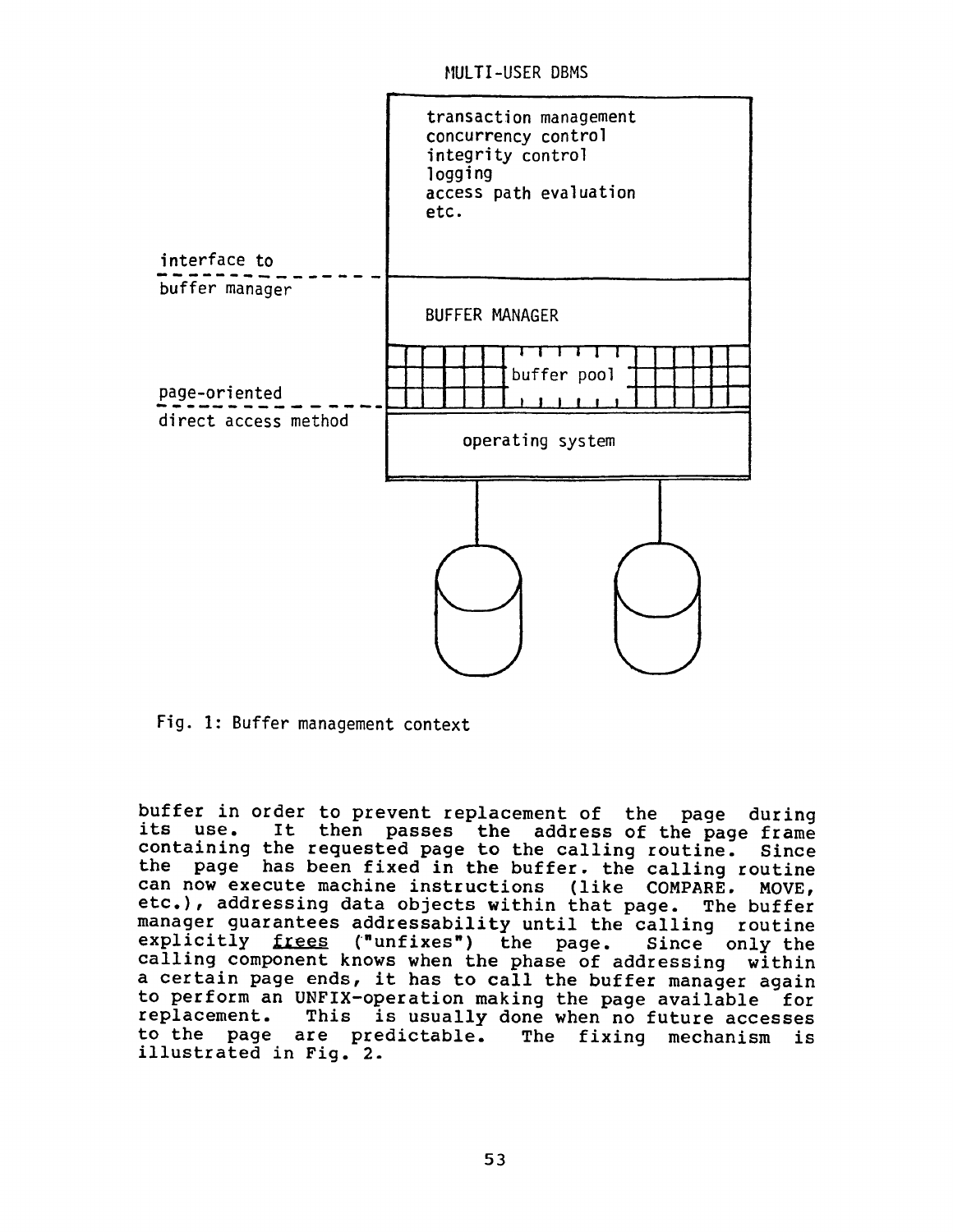

addressing within page A

Fig. 2: Referencing, addressing and the fixing mechanism

Requests for pages at the interface of the buffer<br>er are called logical references: access to data manager are called logical references; objects within database pages by machine instructions is called addressing. Logical references are relevant for the replacement decisions of the buffer manager, whereas addressing is relevant for the paging routines of the virtual memory operating system.

In practice, many accesses to records of a database may consist of a logical reference to the page containing the record, followed by very few machine instructions addressing data within that page. For such operations (requiring only one page at a time in the buffer), the fixing mechanism can be implemented by implicitly fixing the youngest page of each transaction in the buffer. But more complex operations require the addressing of several buffer pages at the same time. An example is the split of a page of a B-tree (implementing an index or a set with set mode pointer-array), where tree entries have to be moved across page boundaries. For such operations, the fixing mechanism can be implemented as described above, and an explicit UNFiX-call is needed.

For each logical reference, the buffer manager has to perform the following actions:

- The buffer is searched, and the page is located.
- If the page is not in the buffer. a page replacement algorithm decides which of the buffer frames has to be replaced. Whenever the page selected for replacement has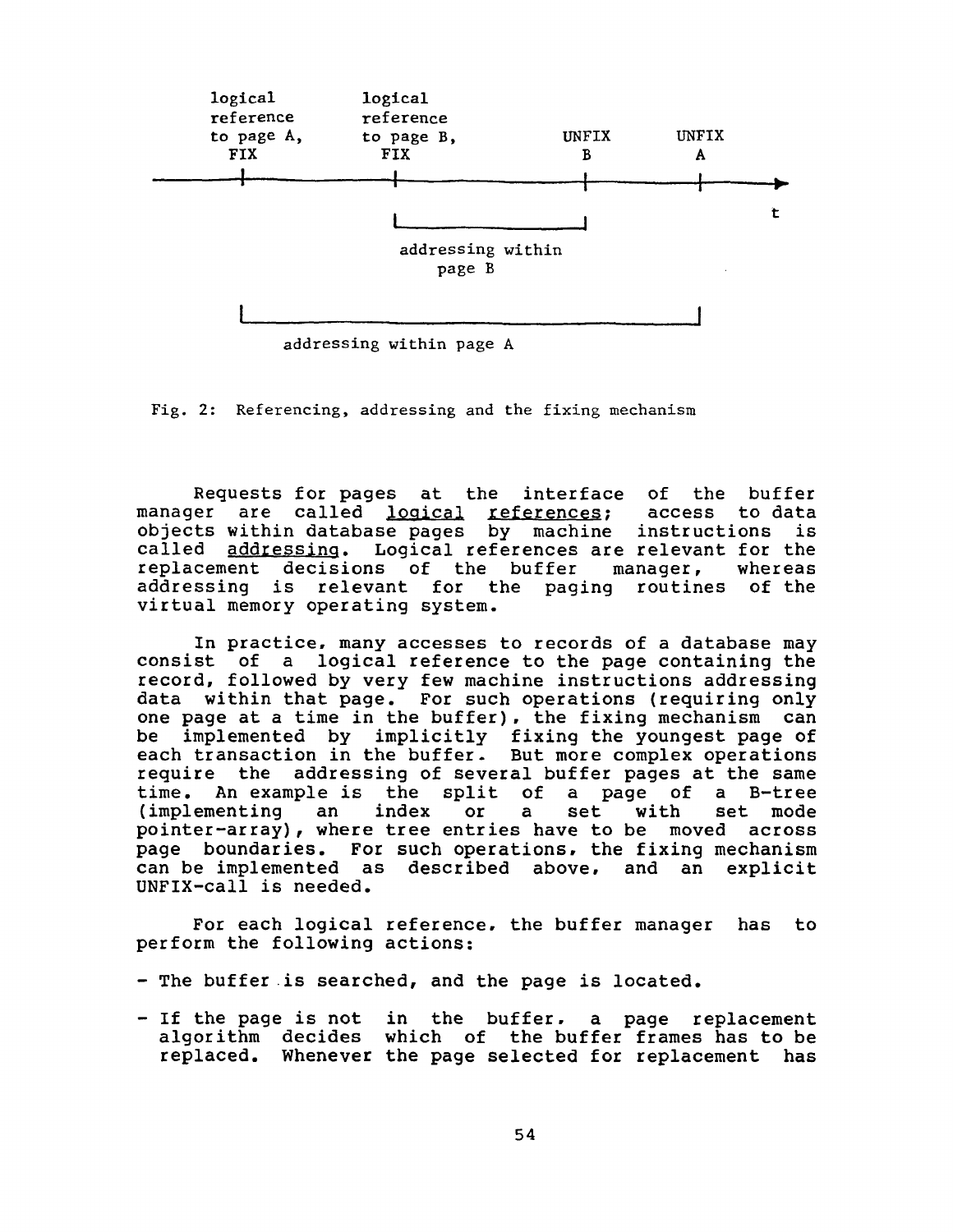been modified, it has to be written back to disk before the new page is read into the buffer frame. Each access to a database page on disk is called a physical reference. A physical reference is one of the most expensive operations within a DBMS; it not only costs 25-50 ms of disk access time, but also involves 2000-5000 CPU instructions in many operating system environments.

- The requested page is fixed in the buffer by marking its buffer control block.
- The fact that the page has been referenced is recorded since most replacement algorithms are based on the history of references to the buffer pages (e.g. LRU).
- Finally the address of the buffer frame containing the requested page is passed to the calling DBMS component as a return parameter.

The sequence of logical references to database pages (recorded as a sequence of page numbers) is called a (logical) page reference string. It describes the reference behavior of the DBMS, independent of the buffer size and replacement algorithm of the buffer manager. The logical reference behavior is determined by:

- the type of transactions constituting the DBMS load (retrieval/ update, direct/sequential access, etc.)
- the transaction mix (number and type of parallel transactions)
- the access path structures provided by the DBMS, in the form selected in the internal database schema. For form selected in the internal database schema. example, direct access on the external schema level may result in quite different logical page reference strings depending on the existence of an index (e.g. B\*-tree) for the attribute specified in a query. Without an index, all records of a certain type (or all tuples of a relation) would have to be scanned, leading to a much longer reference string.

Not every logical reference leads to a physical reference, but every physical reference is preceded by a logical reference. In contrast to logical references, physical references are strongly influenced by the size of the database buffer and the replacement algorithm of the buffer manager. Since physical references are expensive, the optimization of the replacement algorithm is very important for the overall performance of the DBMS. Optimization means the minimization of the number of physical disk accesses for a typical transaction load, described by a logical reference string. Some examples of studies using logical reference strings are [Ro76], [HS79], [LAB0], [LoSl], [Ef81].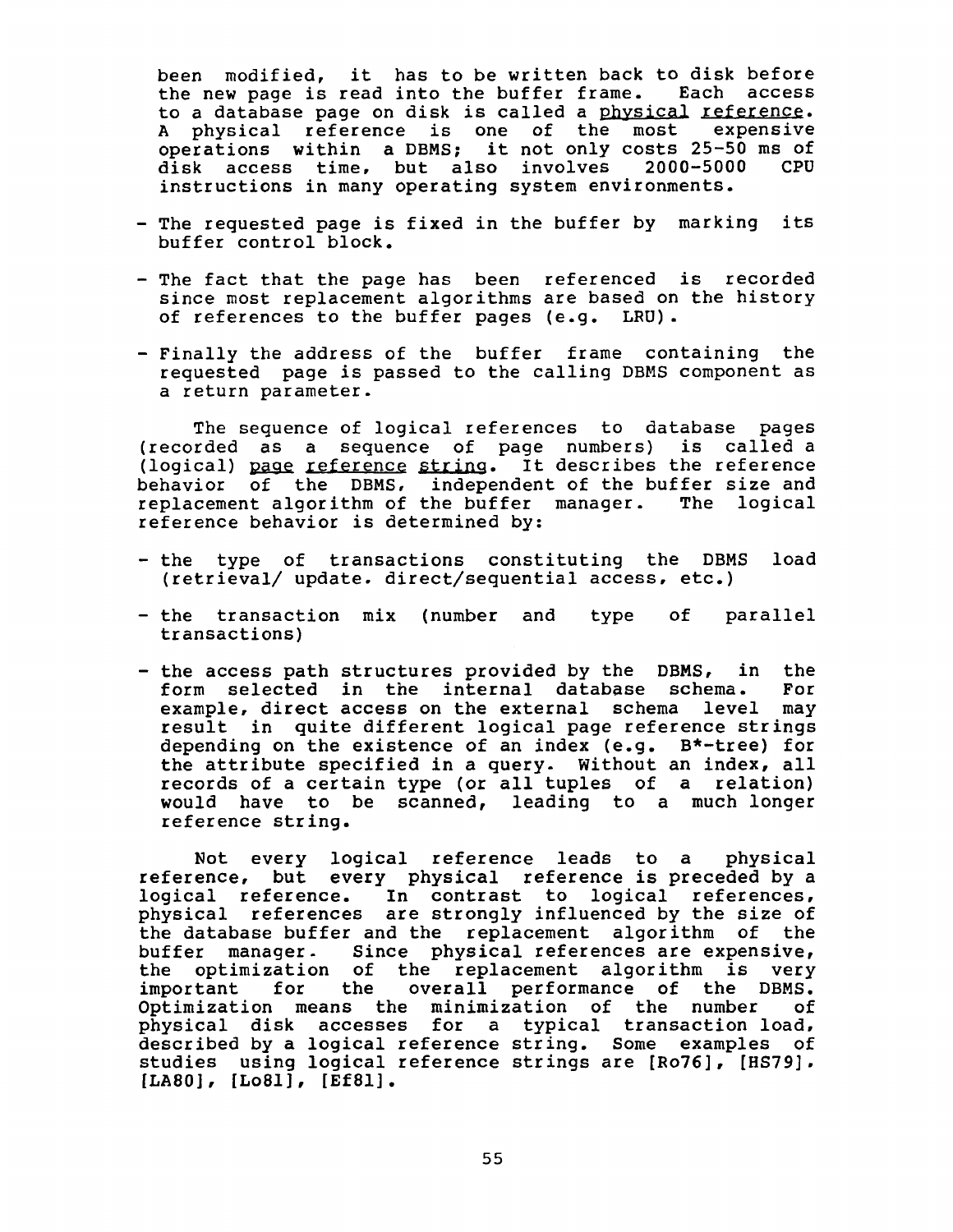# 3. Consequences of Fixing

The most important consequence of the fixing mechanism is the fact that the page least recently addressed is not necessarily the same as the page least recently referenced (see example in Fig. 2). Usually, several database pages are fixed in the database buffer at the same time, and machine instructions addressing data objects within these pages can be executed without re-referencing any of the database pages.

If LRU stacks are used to illustrate this phenomenon, it is obvious that the first m pages in the LRU stack of the paging routines are not always the same as the first m pages in the LRU stack of the database buffer manager. It is only<br>required that the first m pages (l<m<br/>buffer size) in the required that the first m pages  $(1\langle m\langle buffer\; size\rangle)$ stack of the operating system are a subset of the fixed pages in the database buffer- This is illustrated in Fig. 3. Models for double paging should not assume that the first pages in the two LRU stacks are identical (compare [LWF77], pages 343 and 344).

The observed phenomenon also has consequences for LRU replacement strategies in the buffer manager. Since the buffer manager has no knowledge about addressing within the buffer pages, replacement decisions can only be based on FIX and UNFIX events for a specific page. In general, the UNFIX event does not follow the FIX event immediately; rather,<br>other pages are fixed and freed in between. In this other pages are fixed and freed in between. context, two LRU strategies are possible:

- replace the page that was least recently referenced (fixed)
- replace the page that was least recently unfixed.

For example, in Fig. 2, page A would be the page least recently referenced, whereas page B would be the page least recently unfixed. In the traditional approach, a logical reference (the FIX event) would be interpreted as the "usage" of a database page. On the other hand, the UNFIX event is probably much closer to the last real usage (i.e., addressing) of the page. Therefore, it seems to be more appropriate to use the "Least Recently Unfixed" version of LRU for a database buffer manager.

Another consequence of the fixing mechanism is its potential interference with replacement strategies. Only unfixed pages within the buffer are replacement candidates. Whereas a "Least Recently Unfixed" strategy ensures implicitly that only unfixed pages are considered for replacement, all other common replacement algorithms (e.g., "Least Recently Referenced", CLOCK, RANDOM) have to be modified so that they operate on unfixed pages only.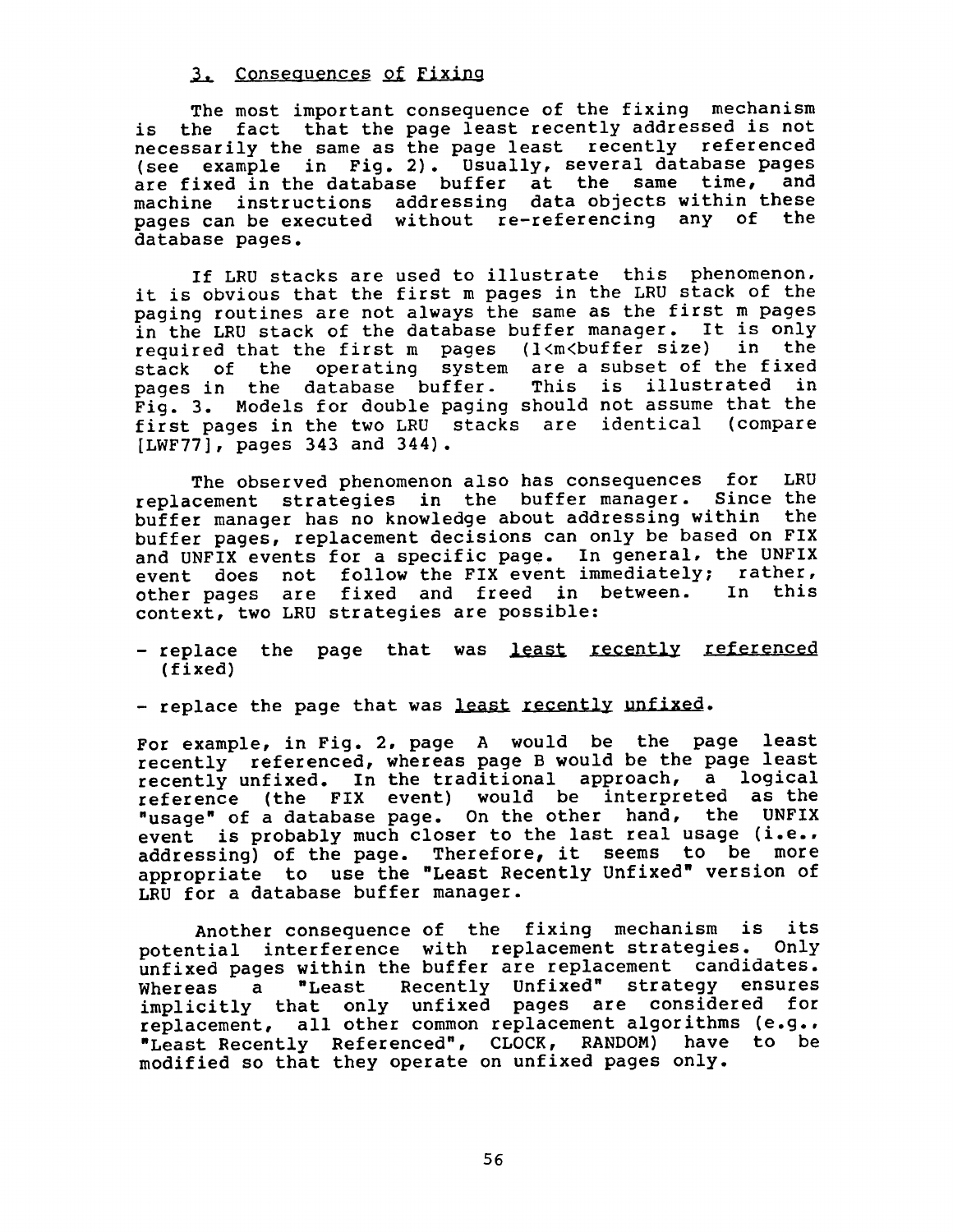For simplicity, it is assumed that database pages and OS pages have the same size.

|      | Data object a is in page A |  |                 |                 |              |
|------|----------------------------|--|-----------------|-----------------|--------------|
| - 11 |                            |  |                 | $P_{H}$ and $H$ |              |
| n    |                            |  | $c^{n}$ $n - n$ |                 | $\mathbf{C}$ |



(a) referencing and addressing behavior



(b) LRU stacks at time  $t_1$ 

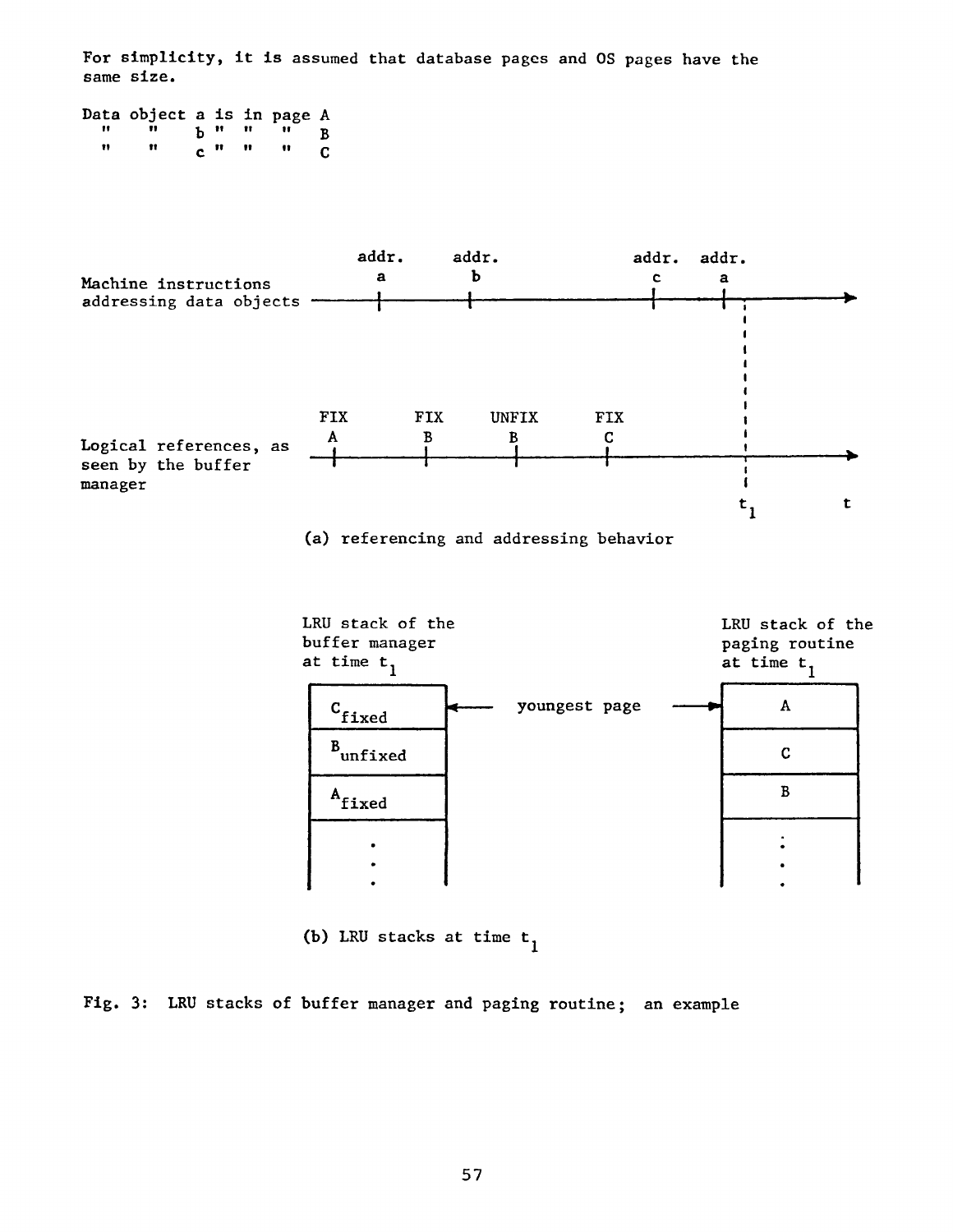Since fixed pages can not be removed from the buffer, care should be taken to keep the fixing period for each page as short as possible. If too many buffer pages are fixed at the same time, thrashing occurs. This phenomenon was observed in a commercially available CODASYL DBMS ([Ef81]). In the worst case, if all buffer pages are fixed and a logical reference to a new page is made, one of the currently active transactions (or at least actions) has to be rolled back.

#### 4. Conclusions

We have tried to explain the need for a fixing mechanism in the buffer manager of a DBMS executing under a virtual memory operating system. Fixing guarantees the addressability of several buffer pages at the same time.

The most important consequences of fixing are:

- Models for double paging become more complicated.
- For LRU and similar replacement strategies, there are two possible definitions for page "usage": the FIX event and the UNFIX event.
- Fixing can interfere with replacement algorithms; only unfixed pages can be replaced.
- The fixing period for each page should be as short as possible to prevent thrashing in the buffer.

To avoid misunderstandings, we would like to emphasize that the fixing mechanism is not related to the locking mechanism of the DBMS. In addition to fixing, some locking technique is always required to ensure database consistency in a multi-user environment.

# Acknowledgment

The author wishes to thank Mary E. Loomis for her assistance during the preparation of this paper.

#### References

- BS77 **Ef81**  Brice,R.S. and Sherman,S.W.: An Extension of the Performance of a Database Manager in a Virtual Memory System using Partially Locked Virtual Buffers, ACM TODS, Vol.2, No.2 (1977), pp. 196-207. Effelsberg,W.: Systempufferverwaltung in Datenbanksystemen. Dissertation, Fachbereich Informatik, Technische Hochschule Darmstadt (1981).
- FLW78 Fernandez,E.B., Lang,T. and Wood,C.: Effect of